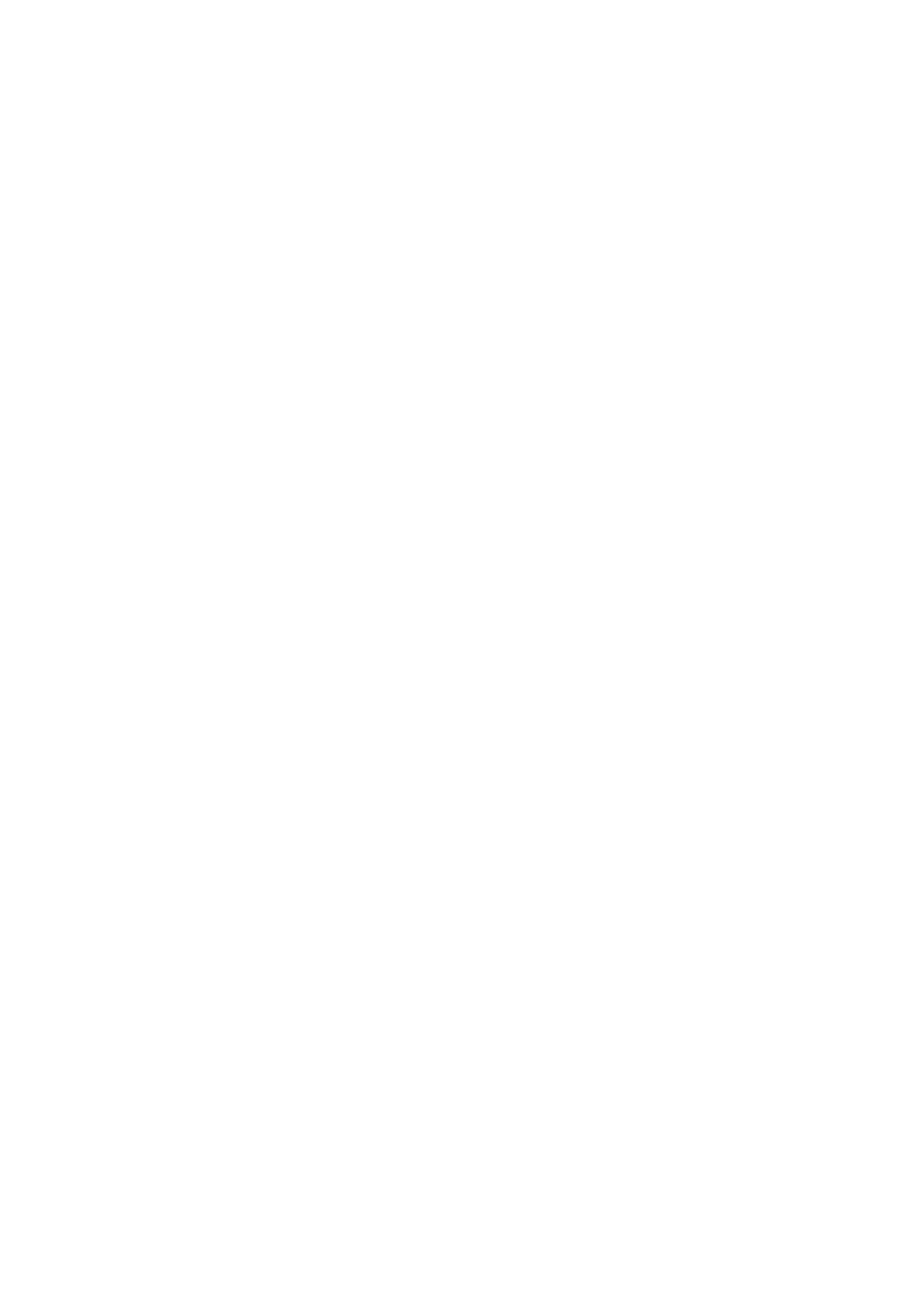## **Copyright notice**

This EAC document is copyright-protected by EAC. While the reproduction of this document by participants in the EAC standards development process is permitted without prior permission from EAC, neither this document nor any extract from it may be reproduced, stored or transmitted in any form for any other purpose without prior written permission from EAC.

Requests for permission to reproduce this document for the purpose of selling it should be addressed as shown below or to EAC's member body in the country of the requester:

*© East African Community 2022 — All rights reserved East African Community P.O. Box 1096, Arusha Tanzania Tel: + 255 27 2162100 Fax: + 255 27 2162190 E-mail: eac@eachq.org Web: www.eac-quality.net*

Reproduction for sales purposes may be subject to royalty payments or a licensing agreement. Violators may be prosecuted.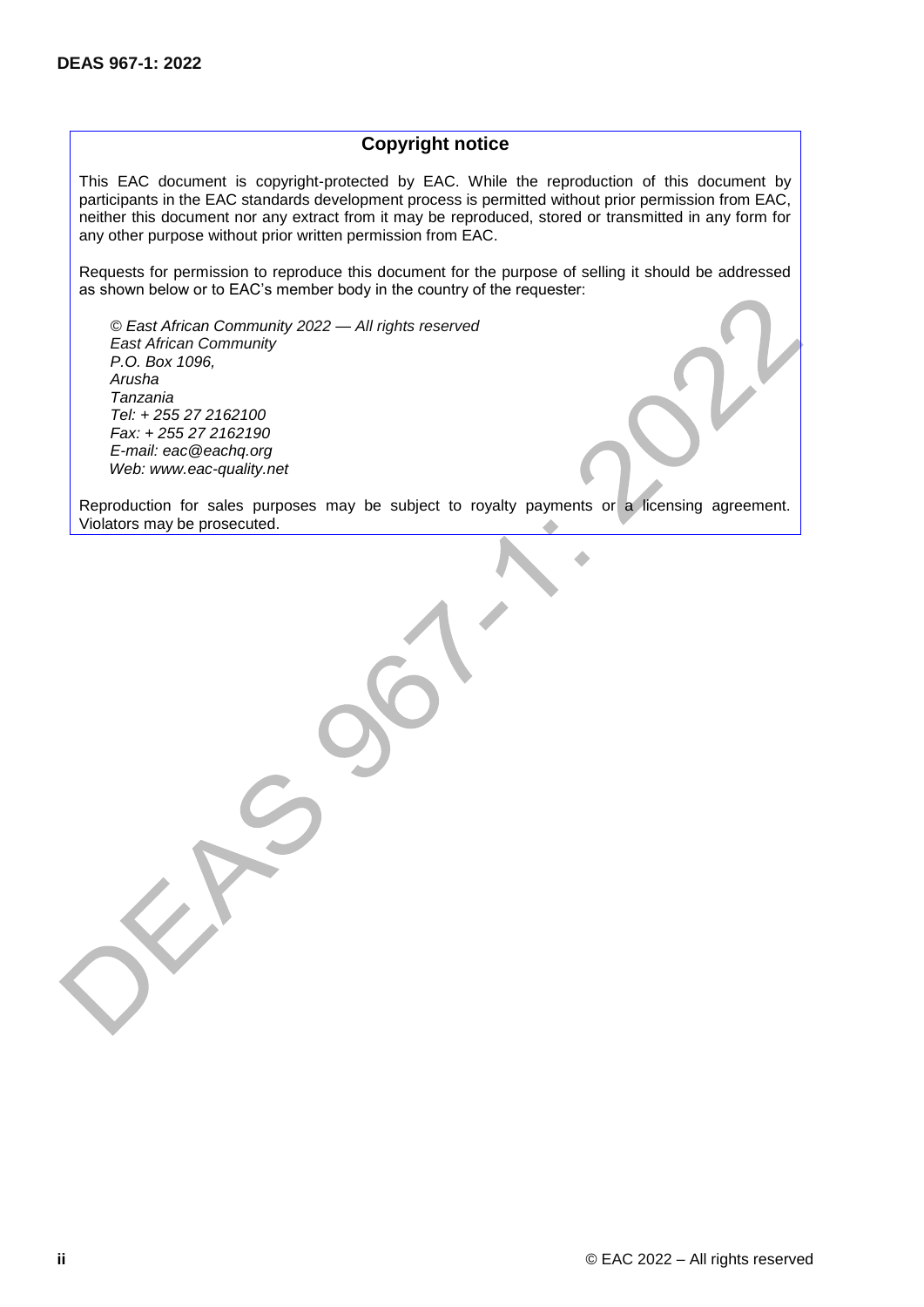# **Foreword**

Development of the East African Standards has been necessitated by the need for harmonizing requirements governing quality of products and services in the East African Community. It is envisaged that through harmonized standardization, trade barriers that are encountered when goods and services are exchanged within the Community will be removed.

The Community has established an East African Standards Committee (EASC) mandated to develop and issue East African Standards (EAS). The Committee is composed of representatives of the National Standards Bodies in Partner States, together with the representatives from the public and private sector organizations in the community.

East African Standards are developed through Technical Committees that are representative of key stakeholders including government, academia, consumer groups, private sector and other interested parties. Draft East African Standards are circulated to stakeholders through the National Standards Bodies in the Partner States. The comments received are discussed and incorporated before finalization of standards, in accordance with the Principles and procedures for development of East African Standards.

East African Standards are subject to review, to keep pace with technological advances. Users of the East African Standards are therefore expected to ensure that they always have the latest versions of the standards they are implementing.

The committee responsible for this document is Technical Committee EASC/TC 071, *Cosmetics and related products.*

Attention is drawn to the possibility that some of the elements of this document may be subject of patent rights. EAC shall not be held responsible for identifying any or all such patent rights.

This second edition cancels and replaces the first edition (EAS 967-1:2020), which has been technically revised.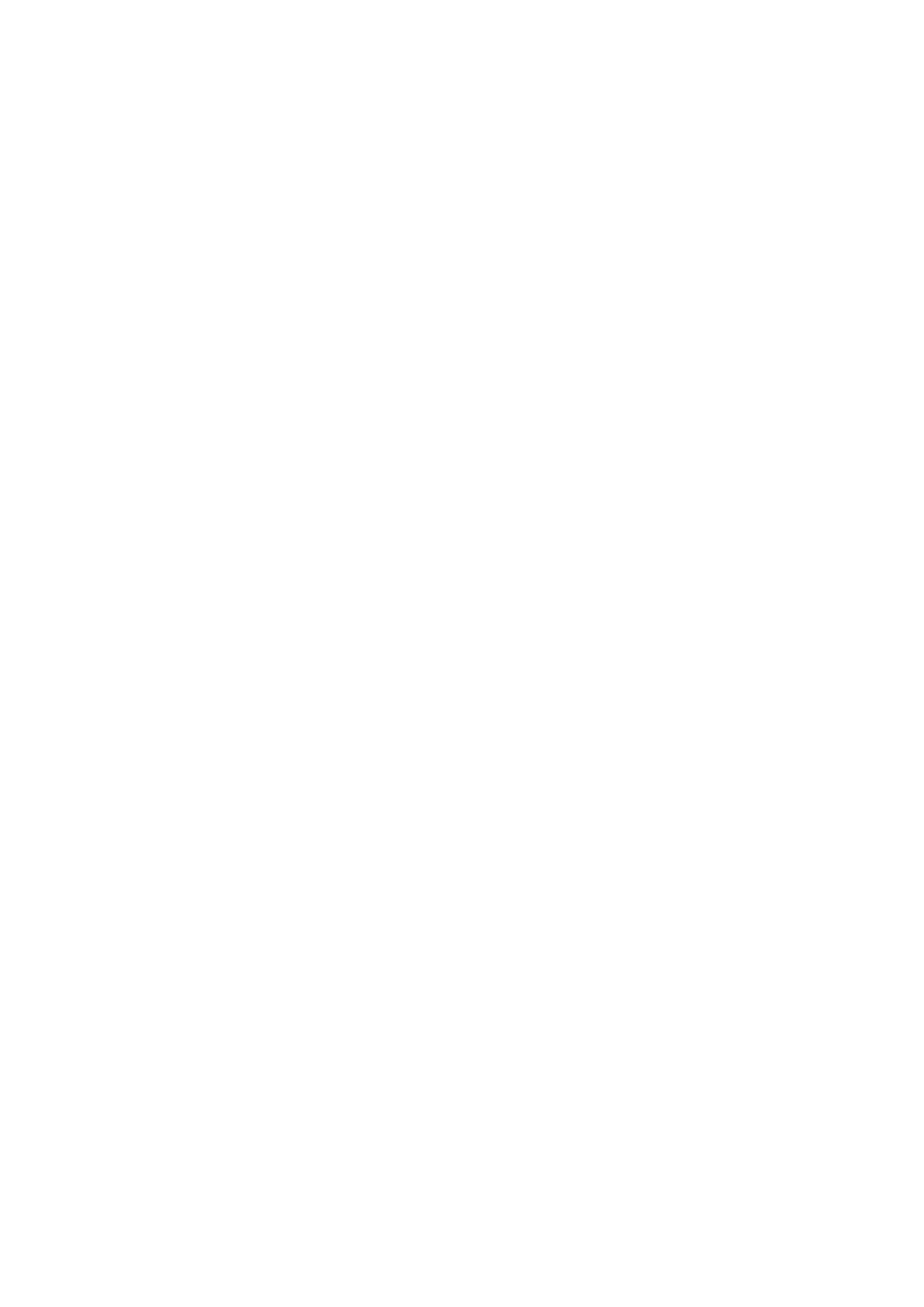# **Butter for cosmetic use – Specification Part 1: Shea butter**

## **1 Scope**

This Draft East African Standard specifies requirements, sampling and test methods for shea butter for cosmetic use derived from the kernels of the sheanuts *Vitellaria paradoxa* and *Vitellaria Nilotica*. This standard does not cover products for which therapeutic claims are made.

## **2 Normative references**

The following documents are referred to in the text in such a way that some or all of their content constitutes requirements of this document. For dated references, only the edition cited applies. For undated references, the latest edition of the referenced document (including any amendments) applies.

EAS 346, *Labelling of cosmetics — General requirements*

EAS 846, *Glossary of terms relating to the cosmetic industry*

EAS 847-16, *Cosmetics — Analytical methods — Part 16: Determination of lead, mercury and arsenic content*

ISO 660*, Animal and vegetable fats and oils — Determination of acid value and acidity* 

ISO 662, *Animal and vegetable fats and oils — Determination of moisture and volatile matter content*

ISO 663, *Animal and vegetable fats and oils — Determination of insoluble impurities content*

ISO 3596, *Animal and vegetable fats and oils — Determination of unsaponifiable matter — Method using diethyl ether extraction*

ISO 3657, *Animal and vegetable fats and oils – Determination of saponification value*

ISO 3960, *Animal and vegetable fats and oils — Determination of peroxide value — Iodometric (visual) endpoint determination*

ISO 3961, *Animal and vegetable fats and oils – Determination of iodine value*

ISO 4831, *Microbiology of food and animal feeding stuffs — Horizontal method for the detection and enumeration of coliforms — Most probable number technique*

ISO 5555, Animal and vegetable fats and oils — Sampling

ISO 6321, *Animal and vegetable fats and oils — Determination of melting point in open capillary tubes (Slip point)*

ISO 8294, *Animal and vegetable fats and oils — Determination of copper, iron and nickel contents — Graphite furnace atomic absorption method*

ISO 15774, *Animal and vegetable fats and oils — Determination of cadmium content by direct graphite furnace atomic absorption spectrometry*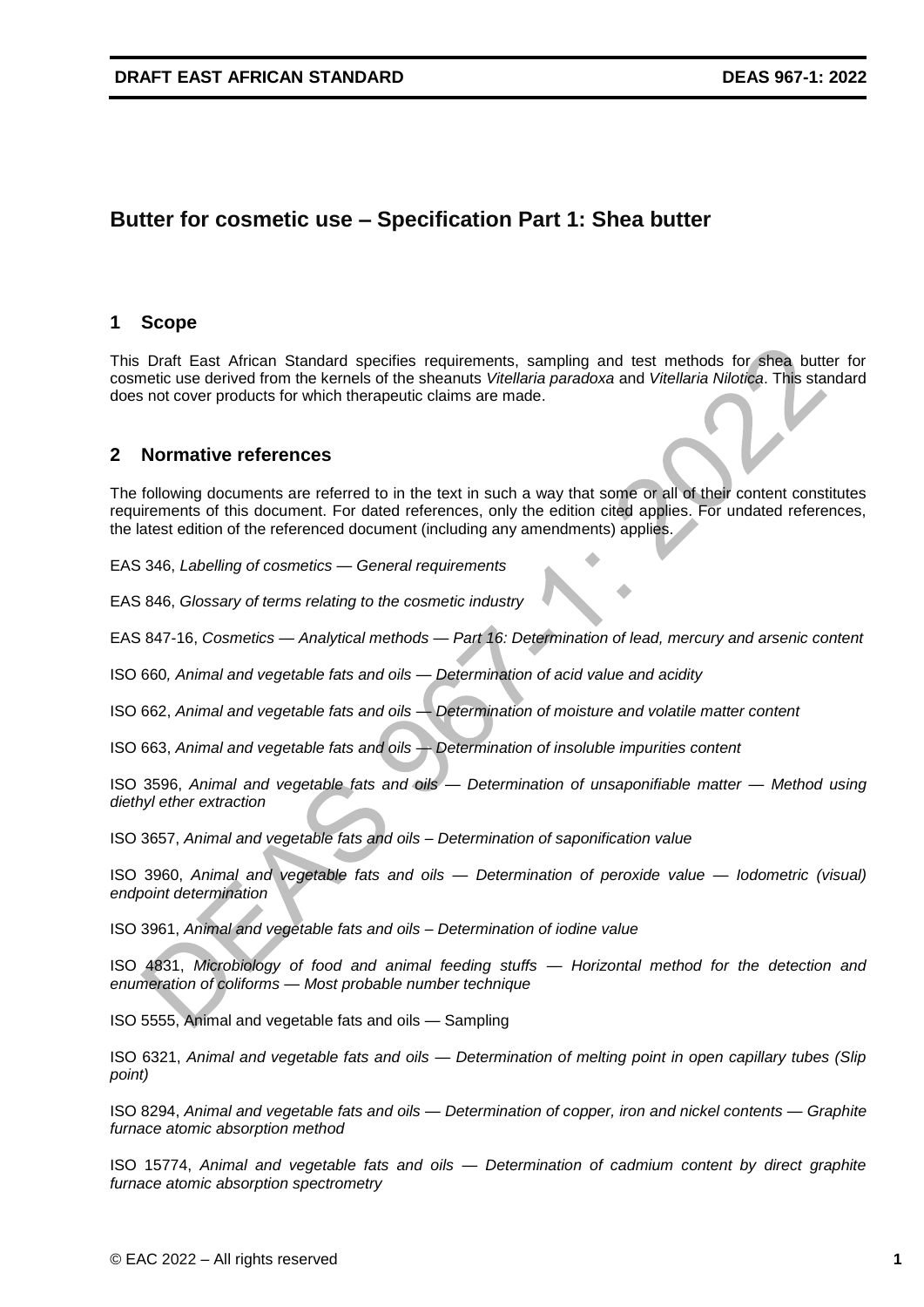ISO 18416, *Cosmetics — Microbiology — Detection of candida albicans*

ISO 21149, *Cosmetics -- Microbiology -- Enumeration and detection of aerobic mesophilic bacteria*

ISO 21527 (all parts), *Microbiology of food and animal feeding stuffs — Horizontal method for the enumeration of yeasts and moulds* 

ISO 22716, *Cosmetics — Good Manufacturing Practices (GMP) — Guidelines on Good Manufacturing Practices*

ISO 22717, *Cosmetics — Microbiology —Detection of Pseudomonas aeruginosa*

ISO 22718, *Cosmetics — Microbiology — Detection of Staphylococcus aureus*

## **3 Terms and definitions**

For the purposes of this document, the following terms and definitions apply. ISO and IEC maintain terminological databases for use in standardization at the following addresses: — ISO Online browsing platform: available at<http://www.iso.org/obp>

#### **3.1**

#### **pure (raw or unrefined) shea butter**

oleaginous material obtained from the nut kernel of the *Vitellaria paradoxa and Vitellaria Nilotica*, from the *Sapotaceae* family by manual or mechanical methods. It is obtained through a thermal process or cold pressed, which does not alter the nature of the fat. It can be purified by washing with water, settling, filtering and centrifuging.

#### **3.2**

#### **refined shea butter**

oleaginous material obtained from the nut kernel of *Vitellaria paradoxa and Vitellaria Nilotica,* from the *Sapotaceae* family by manual, mechanical or solvent extraction, and has undergone further chemical alteration processes such as bleaching and deodorizing to remove its natural scent and colour.

## **4 Requirements**

#### **4.1 raw material**

Shea butter shall be manufactured from shea kernels that are free from moulds, decays, weevils, cracks, discoloration and sprouts. They shall not be spilt, shrivelled, decayed, damaged, skinned, broken or empty

#### **4.2 General requirements**

- **4.2.1** Shea butter for cosmetic use shall be:
	- a) a soft solid of uniform colour;
	- b) free from visible foreign matter; and
	- c) insoluble in water and soluble in organic solvents.
- **4.2.2** Refined shea butter may contain other additives such as colour, perfumes

**4.2.3** Shea butter for cosmetic use may be produced, prepared and handled in accordance with ISO 22716.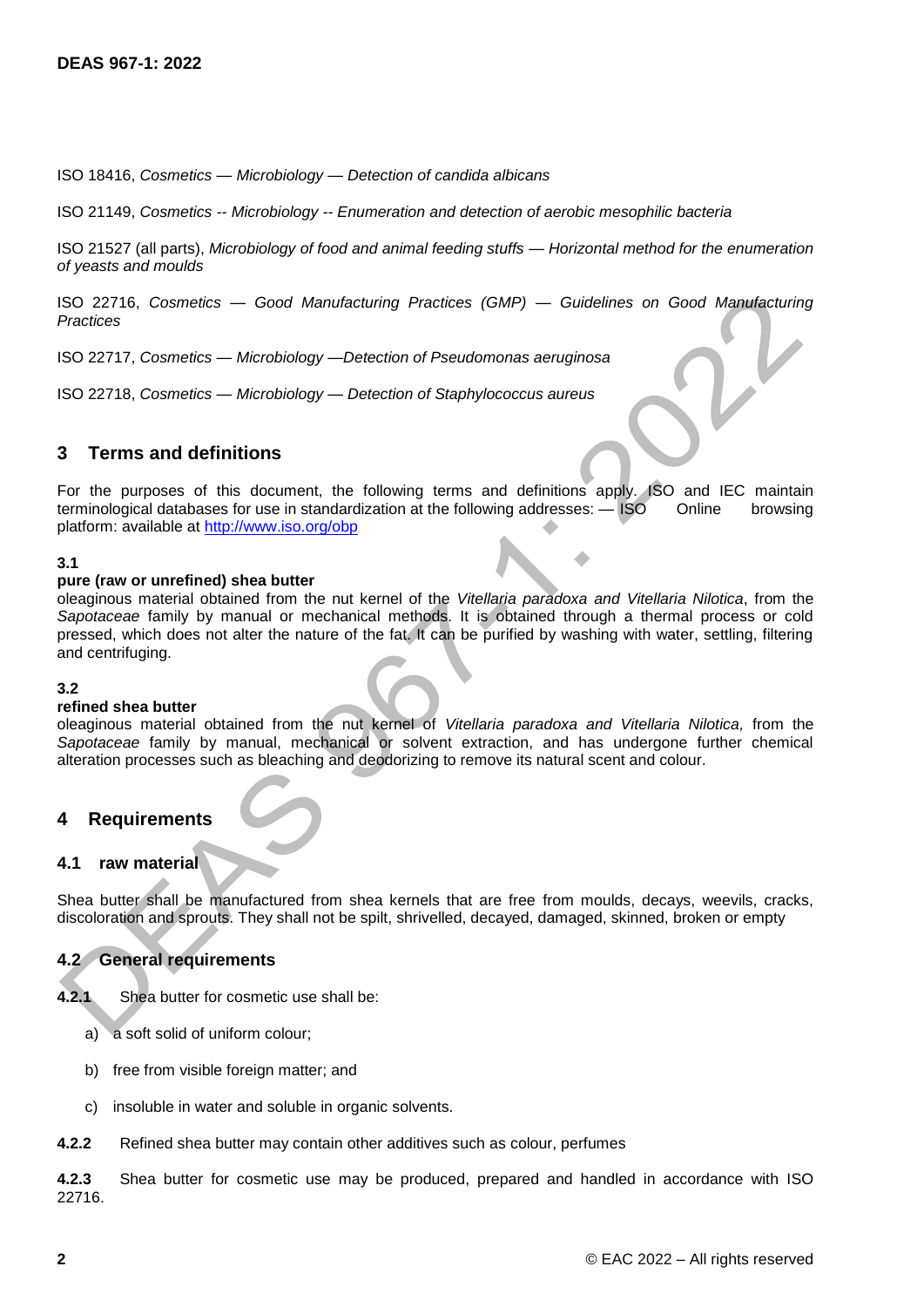## **4.3 Specific requirements**

Shea butter for cosmetic use shall comply with the specific requirements given in Table 1 when tested in accordance with the test methods specified therein.

| S/N   | <b>Characteristic</b>           | <b>Requirement</b> |                | <b>Test method</b> |
|-------|---------------------------------|--------------------|----------------|--------------------|
|       |                                 | <b>Pure</b>        | <b>Refined</b> |                    |
| i.    | Moisture content,%, m/m, max.   | 0.2                | 0.1            | <b>ISO 662</b>     |
| ii.   | Peroxide value, mEq/kg, max.    |                    | 10             | <b>ISO 3960</b>    |
| iii.  | Unsaponifiable matter,%         | >6                 | $4 - 9$        | <b>ISO 3596</b>    |
| iv.   | Saponification value, mgKOH/g   | $170 - 190$        | $178 - 195$    | <b>ISO 3657</b>    |
| v.    | Iodine value, Wij's             | $50 - 61$          | $50 - 70$      | <b>ISO 3961</b>    |
| vi.   | Insoluble impurities,% m/m, max |                    | 15             | ISO 663            |
| vii.  | Acid value, max.                |                    | 15             | ISO 660            |
| viii. | Melting point, °C               |                    | $28 - 42$      | ISO 6321           |

**Table 1 — Specific requirements for shea butter for cosmetic use**

## **5 Microbiological limits**

Shea butter for cosmetic use shall comply with the microbiological limits given in Table 2 when tested in accordance with the test methods specified therein.

**Table 2 — Microbiological limits for shea butter for cosmetic use**

| S.N  | <b>Characteristic</b>                                                      | Limit                      | <b>Test method</b> |
|------|----------------------------------------------------------------------------|----------------------------|--------------------|
| i.   | Total viable count for aerobic mesophyllic micro-<br>organisms per g, max. | 100                        | ISO 21149          |
| ii.  | Pseudomonas aeruginosa                                                     |                            | ISO 22717          |
| iii. | Staphylococcus aureus                                                      | Not detectable in 0.5 g of | ISO 22718          |
| iv.  | Candida albicans                                                           | cosmetic product           | ISO 18416          |
| v.   | <b>Total Coliforms</b>                                                     | Not detected               | <b>ISO 4831</b>    |
| VI.  | Yeast and moulds                                                           | 100                        | <b>ISO 21527</b>   |

## **6 Heavy metals contaminants**

Shea butter for cosmetic use shall comply with the limits for heavy metal contaminants given in Table 3 when tested in accordance with the test methods specified therein.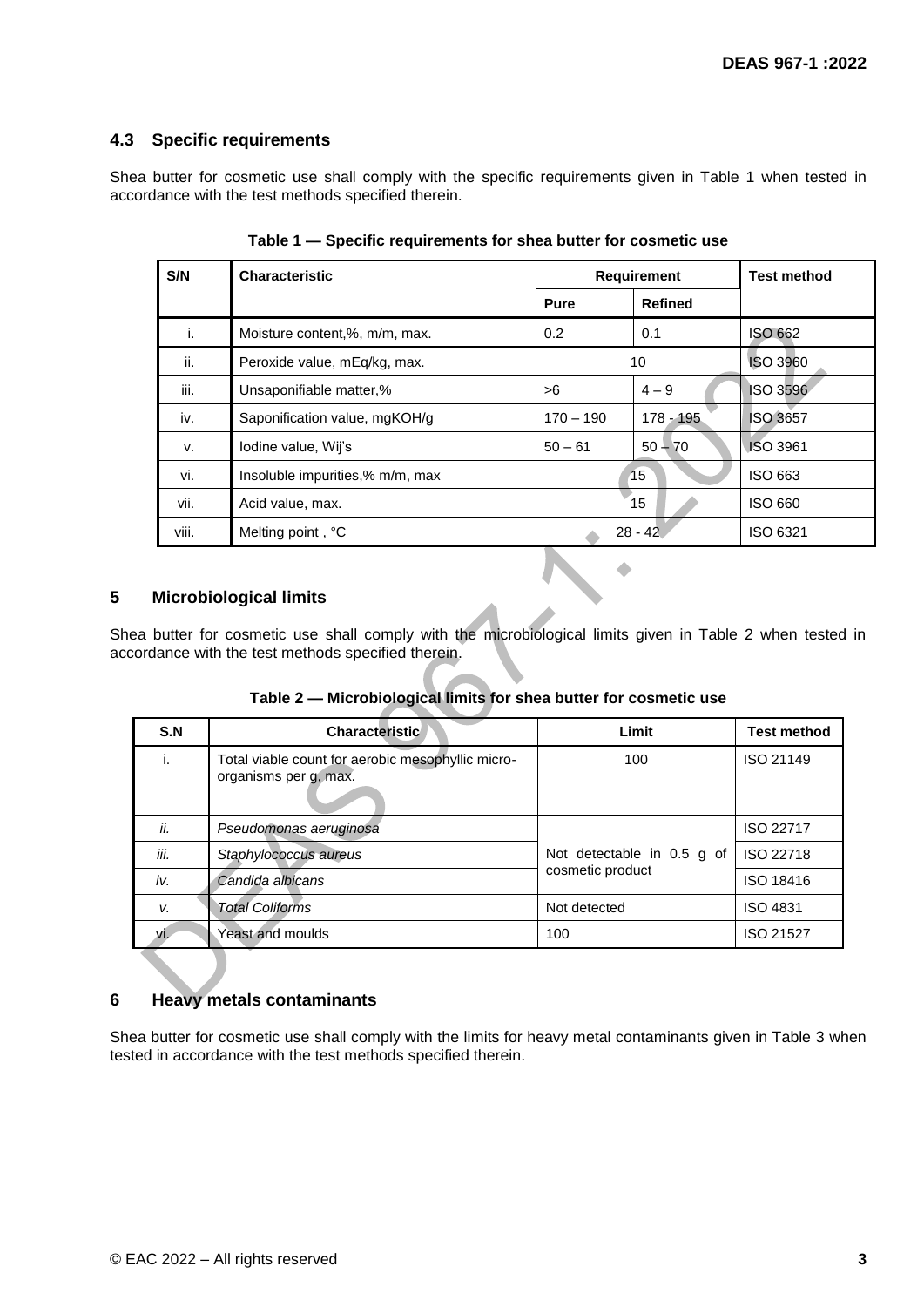| S/N                                                                                                                                               | Heavy metal     | Maximum limit <sup>a</sup> | <b>Test method</b> |  |  |  |
|---------------------------------------------------------------------------------------------------------------------------------------------------|-----------------|----------------------------|--------------------|--|--|--|
|                                                                                                                                                   |                 | mg/kg                      |                    |  |  |  |
| i.                                                                                                                                                | Lead (as Pb)    | 10                         | EAS 847-16         |  |  |  |
| ii.                                                                                                                                               | Arsenic (as As) | 2                          |                    |  |  |  |
| iii.                                                                                                                                              | Mercury (as Hg) |                            |                    |  |  |  |
| <sup>a</sup> The total amount of heavy metals as lead, mercury and arsenic, in combination, in the finished product shall not<br>exceed 10 mg/kg" |                 |                            |                    |  |  |  |

#### **Table 3 — Heavy metal limits for shea butter for cosmetic use**

## **7 Packaging**

Shea butter for cosmetic use shall be packaged in suitable containers and sealed in manner to ensure the safety and quality throughout the shelf life of the product.

## **8 Labelling**

In addition to the labelling requirements in EAS 346, the package shall be legibly and indelibly marked with the product name as "pure shea butter" or "refined shea butter", ";

## **9 Sampling**

Sampling shall be carried in accordance with ISO 5555.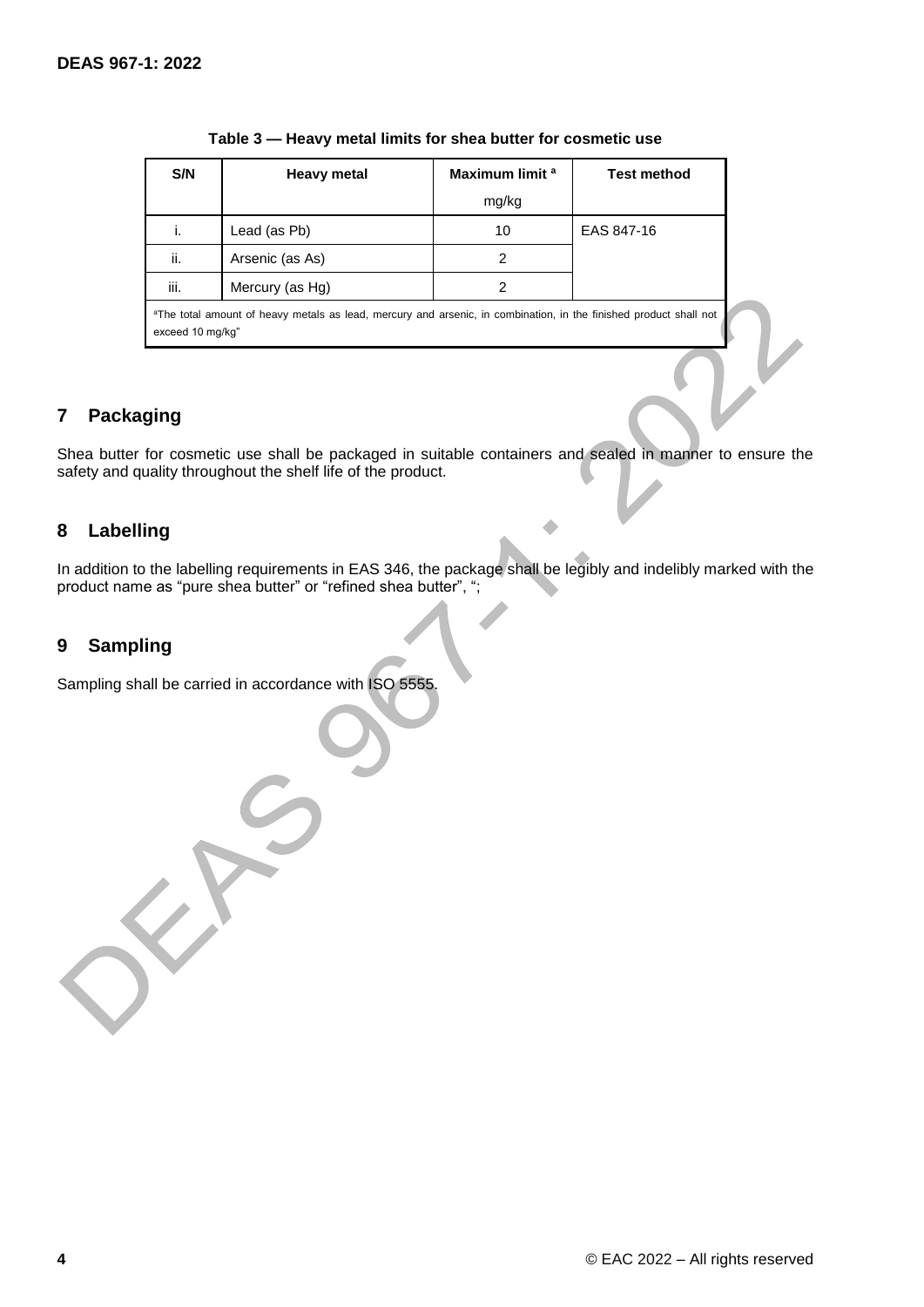# **Bibliography**

- [1] *Dynasty Shea & Essentials, Organically Refined Shea Butter Specifications*
- [2] *Quality characteristics of West African shea butter (Vitellaria Paradoxa) and approaches to extend shelf-life by Hee Seung Nahm, May, 2011*
- [3] *Shea butter export guide, September 2005, by Peter Lovett, Emily Miller, Philip Mensah, Vanessa Adams and Catherine Kannenberg at the West Africa Trade Hub (WATH).*
- [4] *Safety Assessment of Butyrospermum parkii (Shea) -Derived Ingredients as Used in Cosmetics*
- [5] Journal of Food Research; Vol. 2, No. 5; 2013. Effect of Nut Treatments on Shea Butter *Physicochemical Criteria and Wrapper Hygienic Quality Influence on Microbiological Properties*
- [6] Journal of Stored Products and Postharvest Research Vol. 3(3), pp. 24 29, 8 February, 2012, *Microbiological and physicochemical characterization of shea butter sold on Benin markets.*
- [7] SCCS/1564/15, *The sccs notes of guidance for the testing of cosmetic ingredients and their safety evaluation, 9th revision, 25 April 2016*
- [8] US 1635 2016, *Shea butter – Specification*